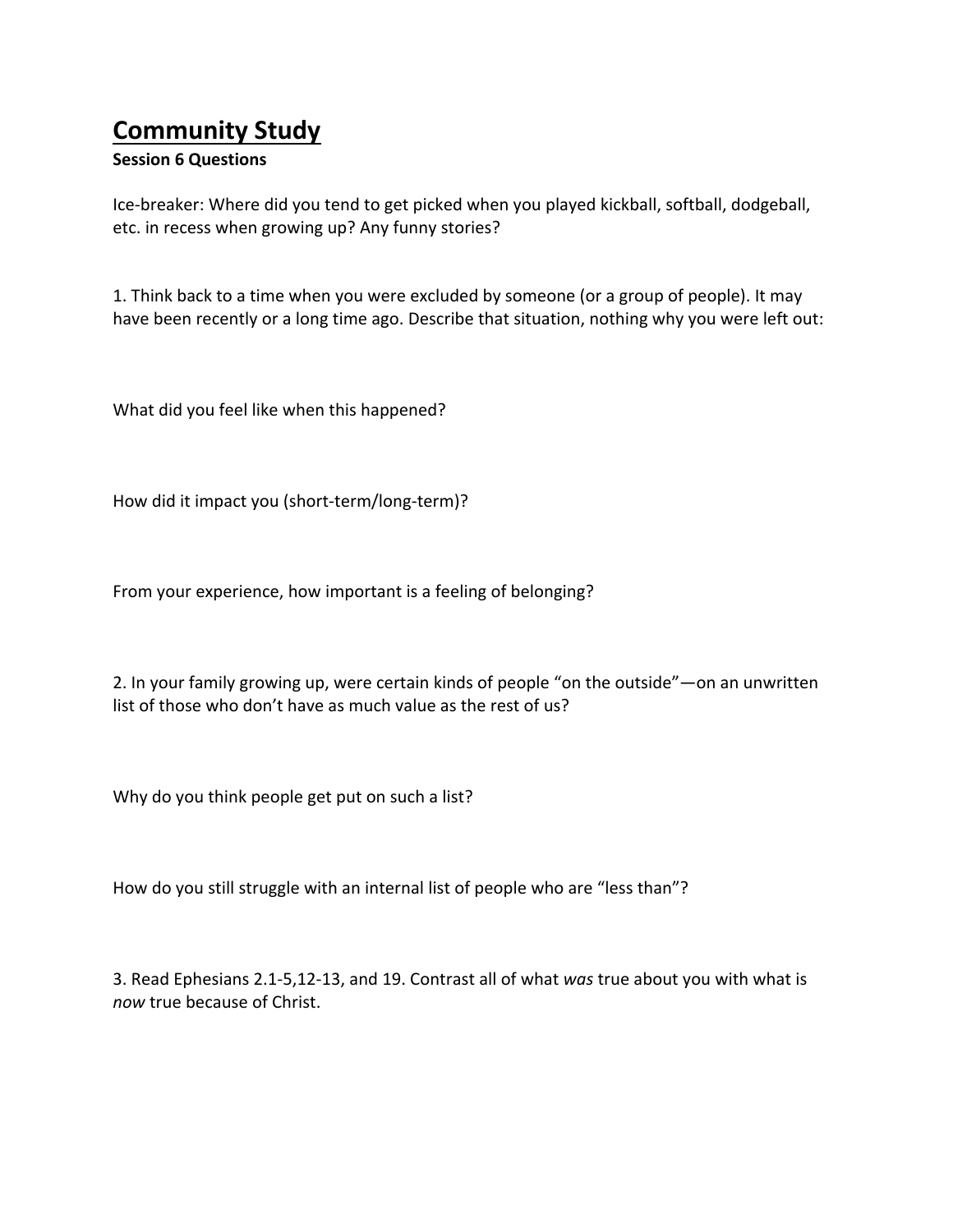God could have left you on the outside—there is no logical or compelling reason he had to offer you new life or a place of belonging in his family. However, he didn't leave you adrift. Paul stresses that God chose to include you, to reach out to make a place for you in his kingdom. According to these verses, what was your worthiness for such acceptance?

What, according to Paul, motivated God to want to include all of us? (Eph. 2.4-7)

4. What would be true for you today if God had not been an inclusive God—how would your life be different?

5. Every day, we have the choice to be exclusive and not care about those outside the faith, or to be inclusive and work to invite others into relationships with God. For Paul, he couldn't help but devote his whole life to reaching out—as he himself had been reached out (Eph. 3.7-9). Which of the following tend to keep you from being more passionately inclusive? Explain each one you identify with:

Low passion in my own walk with God

*Feel comfortable* 

Fear of jeopardizing the good fellowship I've found by allowing others in

Our church is already so big-who needs even more people?

*Certain kinds of people make me uncomfortable*

6. Paul wanted the churches he led to be free from any kind exclusivity. What are common categories that separate people?